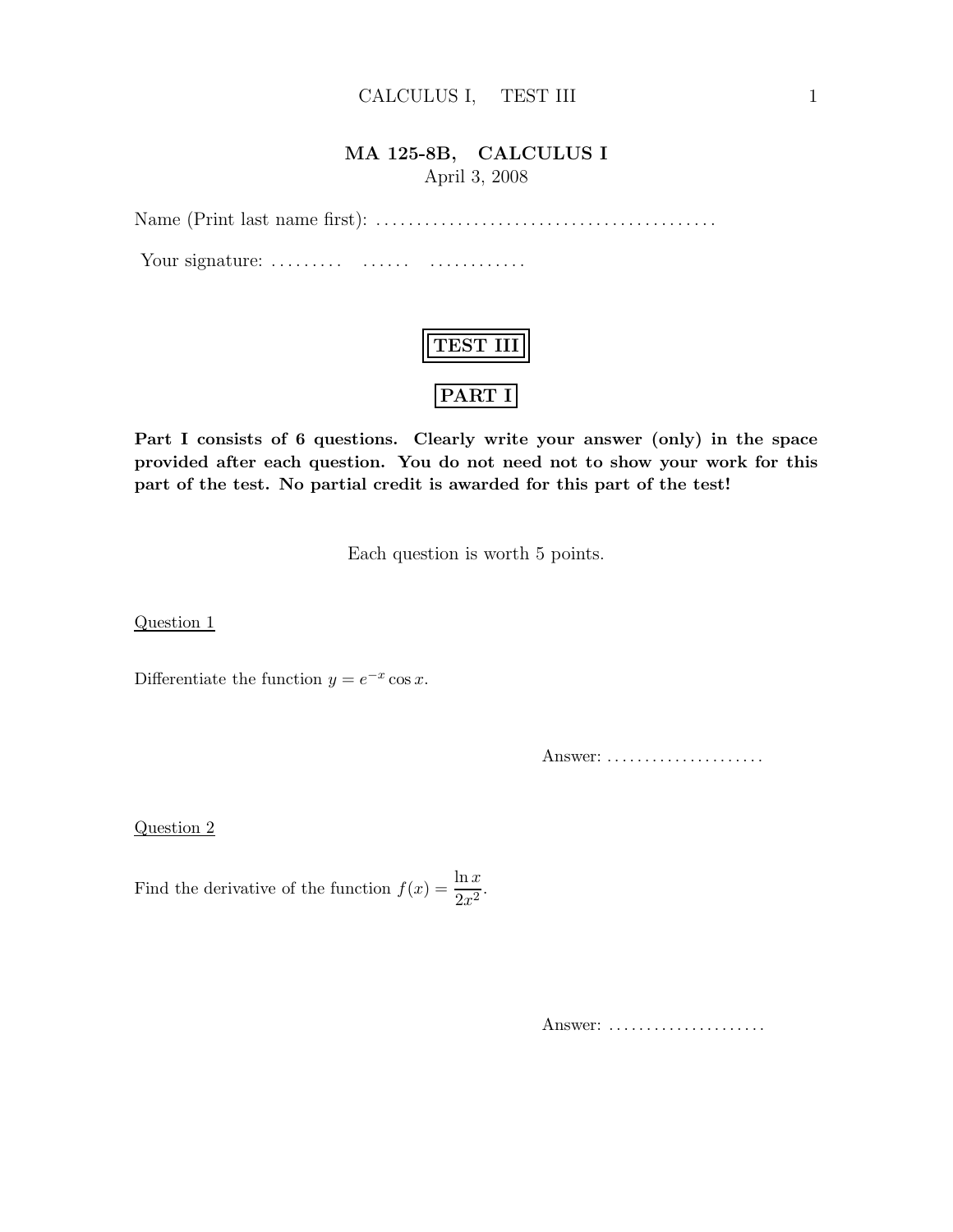### Question 3

Differentiate the function  $y = \ln(\cos x)$ .

Answer: ...................

#### Question 4

Suppose  $h(x) = e^{-x}g(x)$  where  $g(0) = 2$  and  $g'(0) = -4$ . Find the numerical value of  $h'(0)$ .

Answer: ...................

### Question 5

Find the derivative of the function  $y = \tan^{-1}(2x)$ .

Answer: ...................

Question 6

Evaluate  $\lim_{x\to\infty} \frac{\ln(x+2)}{3x-5}$  $\frac{2(x+2)}{3x-5}$ .

Answer: ..................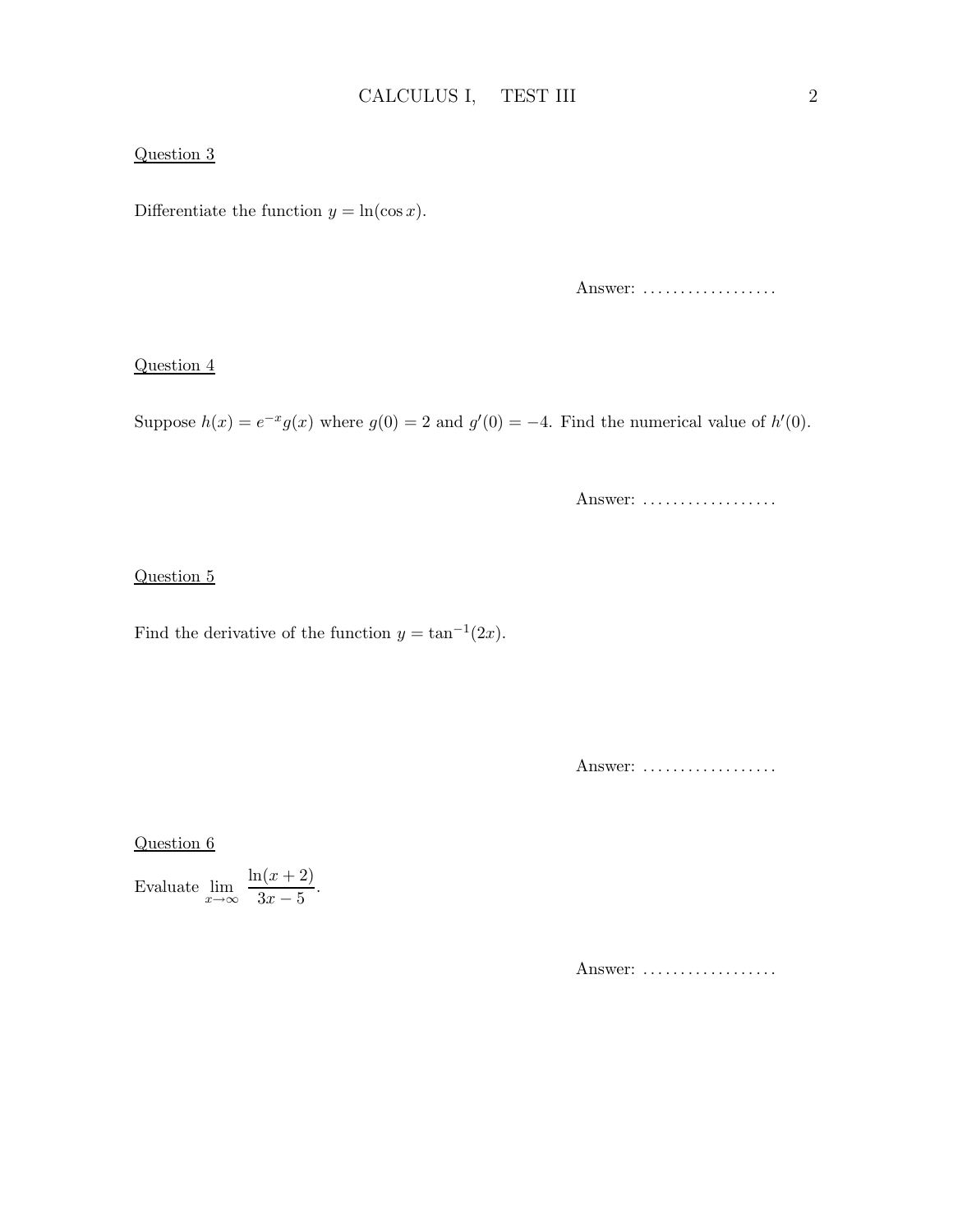### PART II

Each problem is worth 14 points.

Part II consists of 5 problems. You must show your work on this part of the test to get full credit. Displaying only the final answer (even if correct) without the relevant steps will not get full credit.

## Problem 1

(1) Find the linear approximation of the function  $g(x) = \sqrt[3]{1+x}$  at  $a = 0$ .

(2) Use Newton's method with initial approximation  $x_1 = -1$  to find  $x_2$ , the second approximation to the root of the equation

$$
x^3 + 5 = 0.
$$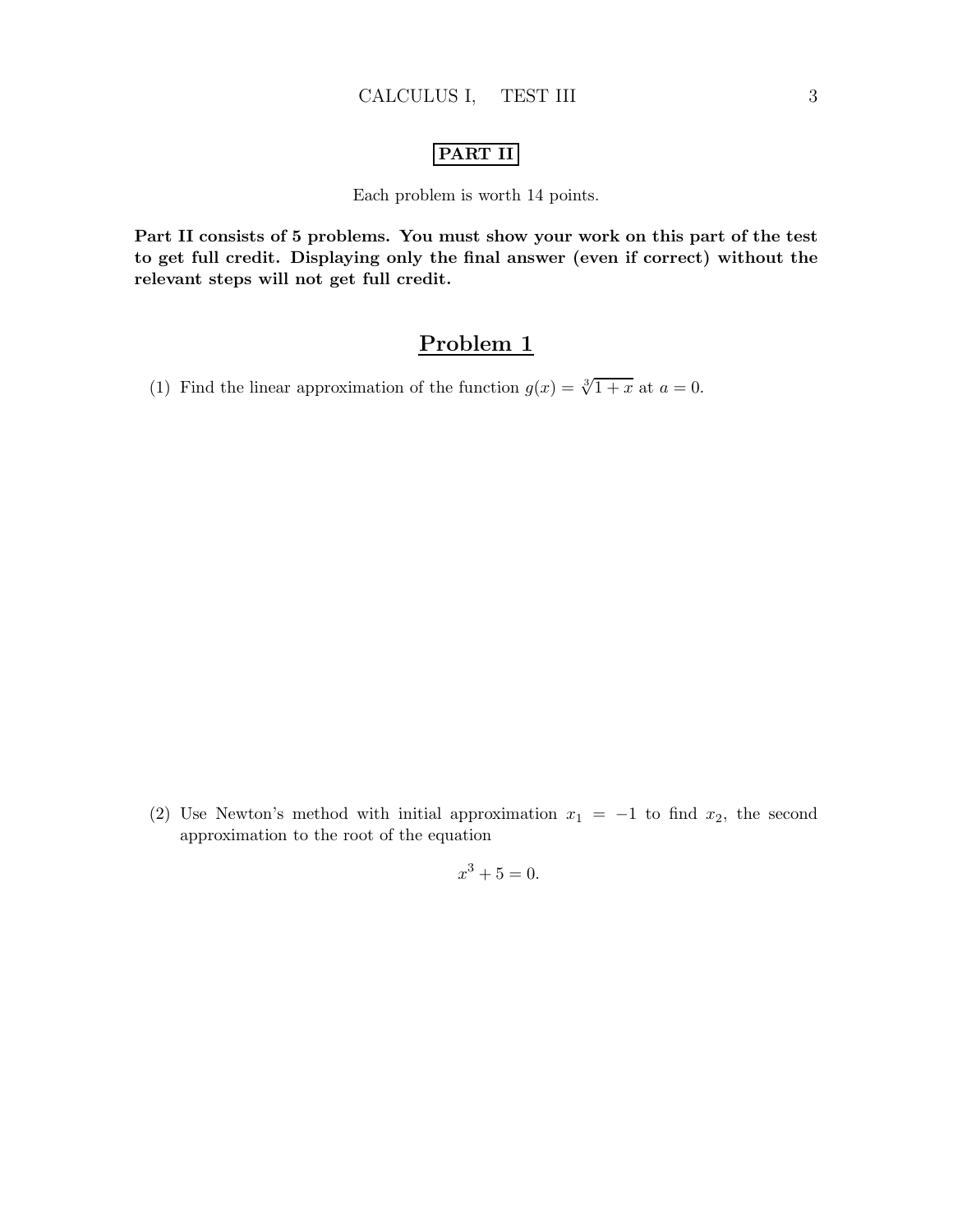Consider the function  $f(x) = x^3 - 12x$  on the interval [-3, 3].

(1) Find all critical numbers of  $f$  in the given interval.

(2) Find the maximum and minimum values of  $f$  on  $[-3, 3]$ .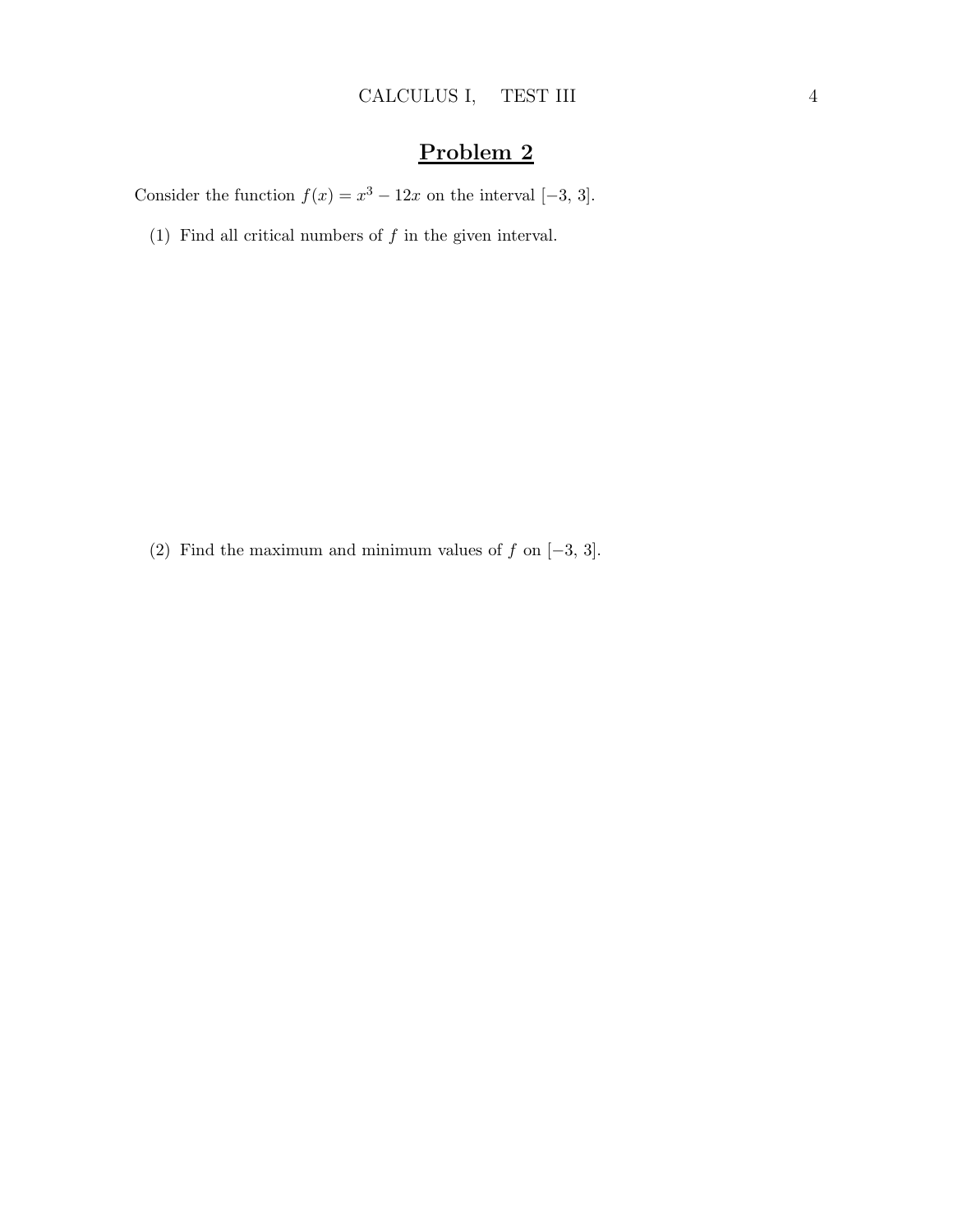(1) Differentiate the function, and simplify completely by expressing your answer as a single fraction.

$$
g(x) = \ln\left(\sqrt[3]{\frac{x+1}{x-1}}\right).
$$

(2) Differentiate the function

$$
y = e^{-x \cos x}.
$$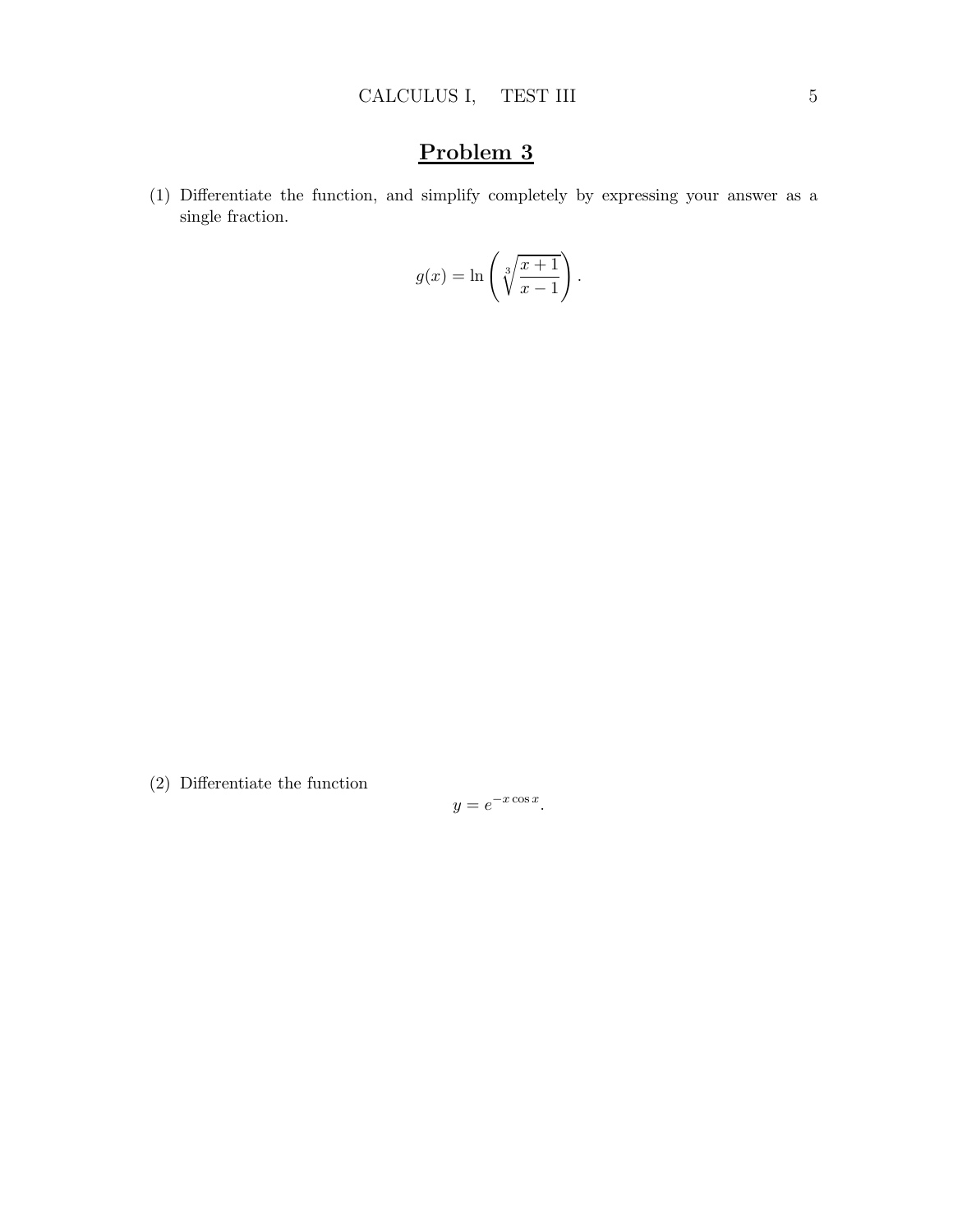(a) Use logarithmic differentiation to find the derivative of the function

 $y = x^{\cos x}$ .

(b) Differentiate the function  $y = \sin^{-1}(\sqrt{x})$ .